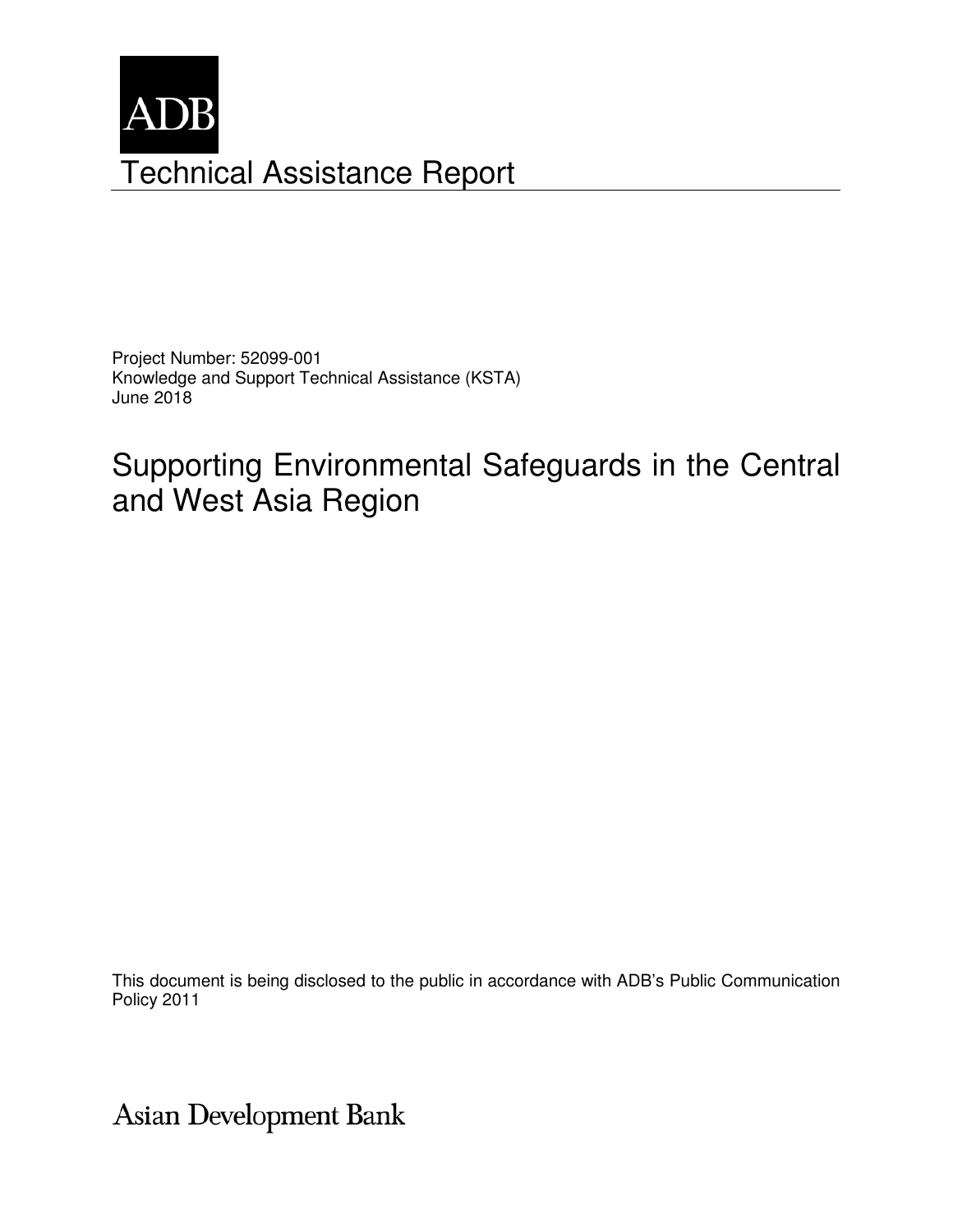## **ABBREVIATIONS**

| <b>ADB</b>  | Asian Development Bank                     |
|-------------|--------------------------------------------|
| <b>CWRD</b> | Central and West Asia Department           |
| <b>DMC</b>  | developing member country                  |
| <b>OJT</b>  | on-the-job training                        |
| <b>PSG</b>  | Portfolio, Results, Safeguards, and Gender |
| TA          | technical assistance                       |

#### **NOTE**

In this report, "\$" refers to United States dollars.

| <b>Vice-President</b><br><b>Director General</b><br><b>Advisor and Head</b> | Wencai Zhang, Operations 1<br>Werner Liepach, Central and West Asia Department (CWRD)<br>Nianshan Zhang, Portfolio, Results, Safeguards, and Gender Unit,<br><b>CWRD</b> |
|-----------------------------------------------------------------------------|--------------------------------------------------------------------------------------------------------------------------------------------------------------------------|
| <b>Team leader</b>                                                          | Duncan Lang, Environmental Specialist, CWRD                                                                                                                              |
| <b>Team member</b>                                                          | Maria Ava Golda Destura, Associate Project Analyst, CWRD                                                                                                                 |

In preparing any country program or strategy, financing any project, or by making any designation of or reference to a particular territory or geographic area in this document, the Asian Development Bank does not intend to make any judgments as to the legal or other status of any territory or area.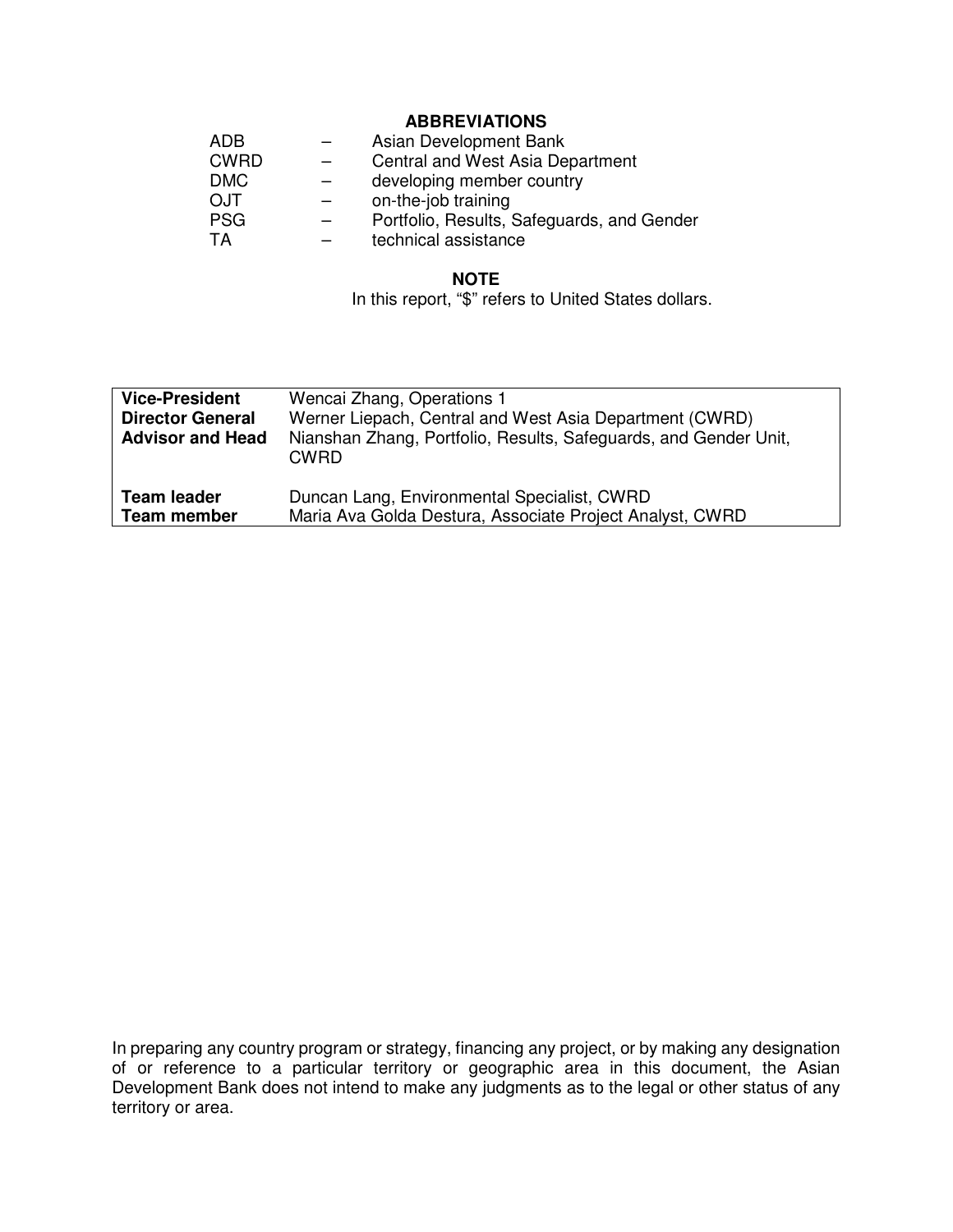# **CONTENTS**

|      |                                                        | . ugu |
|------|--------------------------------------------------------|-------|
|      | KNOWLEDGE AND SUPPORT TECHNICAL ASSISTANCE AT A GLANCE |       |
| I.   | <b>INTRODUCTION</b>                                    |       |
| ΙΙ.  | <b>ISSUES</b>                                          |       |
| III. | THE TECHNICAL ASSISTANCE                               | 2     |
|      | Impact and Outcome<br>А.                               | 2     |
|      | В.<br>Outputs, Methods, and Activities                 | 3     |
|      | C.<br>Cost and Financing                               | 3     |
|      | <b>Implementation Arrangements</b><br>D.               | 3     |
| IV.  | THE PRESIDENT'S DECISION                               | 5     |
|      | <b>APPENDIXES</b>                                      |       |
| 1.   | Design and Monitoring Framework                        | 6     |
| 2.   | Cost Estimates and Financing Plan                      | 8     |
| 3.   | <b>List of Linked Documents</b>                        | 9     |

#### **Page**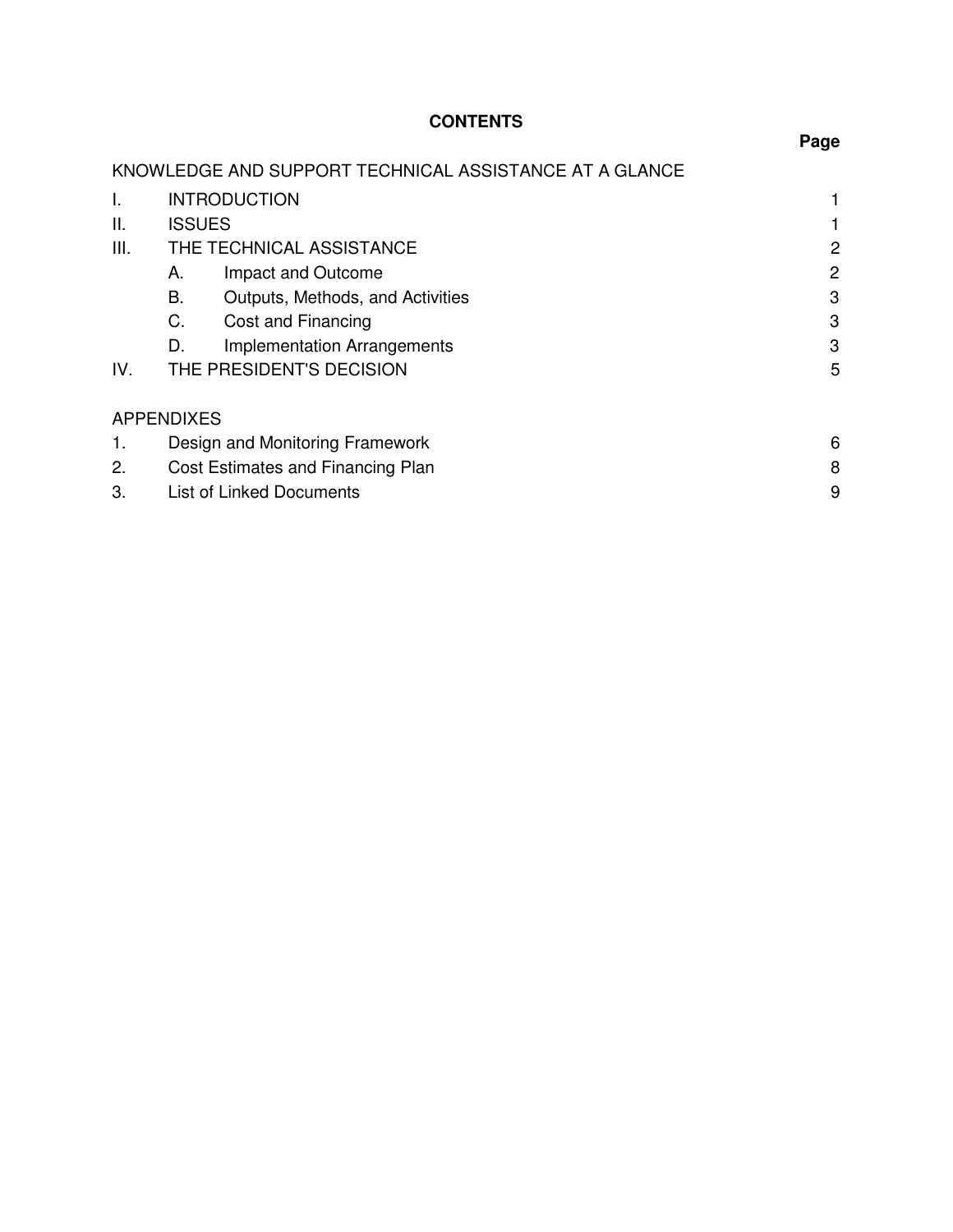# **KNOWLEDGE AND SUPPORT TECHNICAL ASSISTANCE AT A GLANCE**

| 1.                          | <b>Basic Data</b>                                                                                                      |                                                                                                                                                                                                                                                                |                                                    |                                        | Project Number: 52099-001         |              |
|-----------------------------|------------------------------------------------------------------------------------------------------------------------|----------------------------------------------------------------------------------------------------------------------------------------------------------------------------------------------------------------------------------------------------------------|----------------------------------------------------|----------------------------------------|-----------------------------------|--------------|
|                             | <b>Project Name</b>                                                                                                    | <b>Supporting Environmental Safeguards</b>                                                                                                                                                                                                                     | <b>Department/Division</b>                         |                                        | CWRD/CWOD-PSG                     |              |
|                             |                                                                                                                        | in the Central and West Asia Region                                                                                                                                                                                                                            |                                                    |                                        |                                   |              |
|                             | <b>Nature of Activity</b><br><b>Modality</b>                                                                           | <b>Capacity Development</b><br>Regular                                                                                                                                                                                                                         | <b>Executing Agency</b>                            |                                        | Asian Development Bank            |              |
|                             | Country                                                                                                                | AFG, ARM, AZE, GEO, KAZ, KGZ,<br>PAK, TAJ, TKM, UZB                                                                                                                                                                                                            |                                                    |                                        |                                   |              |
| 2.                          | <b>Sector</b>                                                                                                          | Subsector(s)                                                                                                                                                                                                                                                   |                                                    |                                        | <b>ADB Financing (\$ million)</b> |              |
| ✔                           | Agriculture, natural<br>resources and rural<br>development<br>Energy                                                   | Water-based natural resources management                                                                                                                                                                                                                       |                                                    |                                        |                                   | 0.15<br>0.15 |
|                             | Public sector<br>management                                                                                            | Public administration                                                                                                                                                                                                                                          | Energy sector development and institutional reform |                                        |                                   | 0.15         |
|                             | Transport<br>Water and other urban Other urban services<br>infrastructure and<br>services                              | Road transport (non-urban)                                                                                                                                                                                                                                     |                                                    |                                        |                                   | 0.15<br>0.15 |
|                             |                                                                                                                        |                                                                                                                                                                                                                                                                |                                                    |                                        | <b>Total</b>                      | 0.75         |
| 3.                          | <b>Strategic Agenda</b>                                                                                                | <b>Subcomponents</b>                                                                                                                                                                                                                                           |                                                    | <b>Climate Change Information</b>      |                                   |              |
|                             | Inclusive economic<br>growth (IEG)<br>Environmentally                                                                  | Pillar 2: Access to economic<br>opportunities, including jobs, made<br>more inclusive<br>Environmental policy and legislation                                                                                                                                  |                                                    | Climate Change impact on the Project   |                                   | Low          |
|                             | sustainable growth<br>(ESG)                                                                                            |                                                                                                                                                                                                                                                                |                                                    |                                        |                                   |              |
|                             | Regional integration<br>(RCI)                                                                                          | Pillar 4: Other regional public goods                                                                                                                                                                                                                          |                                                    |                                        |                                   |              |
| 4.                          | <b>Drivers of Change</b>                                                                                               | <b>Components</b>                                                                                                                                                                                                                                              |                                                    | <b>Gender Equity and Mainstreaming</b> |                                   |              |
|                             | Governance and<br>capacity development<br>(GCD)<br>Knowledge solutions<br>(KNS)<br>Private sector<br>development (PSD) | Civil society participation<br>Institutional development<br>Organizational development<br>Knowledge sharing activities<br>Conducive policy and institutional<br>environment<br>Public sector goods and services<br>essential for private sector<br>development |                                                    | No gender elements (NGE)               |                                   |              |
|                             | 5. Poverty and SDG Targeting                                                                                           |                                                                                                                                                                                                                                                                | <b>Location Impact</b>                             |                                        |                                   |              |
|                             | Geographic Targeting<br>Household Targeting<br><b>SDG Targeting</b><br><b>SDG Goals</b>                                | Yes<br>No<br>Yes<br>SDG6, SDG8, SDG9, SDG11, SDG15                                                                                                                                                                                                             | Regional                                           |                                        |                                   | High         |
| 6.                          | <b>Risk Categorization</b>                                                                                             | Low                                                                                                                                                                                                                                                            |                                                    |                                        |                                   |              |
| 7.                          | <b>Safeguard Categorization</b>                                                                                        | Safeguard Policy Statement does not apply                                                                                                                                                                                                                      |                                                    |                                        |                                   |              |
| 8.                          | Financing                                                                                                              |                                                                                                                                                                                                                                                                |                                                    |                                        |                                   |              |
| <b>Modality and Sources</b> |                                                                                                                        |                                                                                                                                                                                                                                                                | <b>Amount (\$ million)</b>                         |                                        |                                   |              |
|                             | <b>ADB</b>                                                                                                             |                                                                                                                                                                                                                                                                |                                                    |                                        |                                   | 0.75         |
|                             | Knowledge and Support technical assistance: Technical Assistance<br><b>Special Fund</b>                                |                                                                                                                                                                                                                                                                |                                                    |                                        | 0.75                              |              |
|                             | Cofinancing                                                                                                            |                                                                                                                                                                                                                                                                |                                                    |                                        | 0.00                              |              |
|                             | None                                                                                                                   |                                                                                                                                                                                                                                                                |                                                    |                                        |                                   | 0.00         |
|                             | Counterpart                                                                                                            |                                                                                                                                                                                                                                                                |                                                    |                                        | 0.00                              |              |
|                             | None                                                                                                                   |                                                                                                                                                                                                                                                                |                                                    |                                        |                                   | 0.00         |
|                             | <b>Total</b>                                                                                                           |                                                                                                                                                                                                                                                                |                                                    |                                        | 0.75                              |              |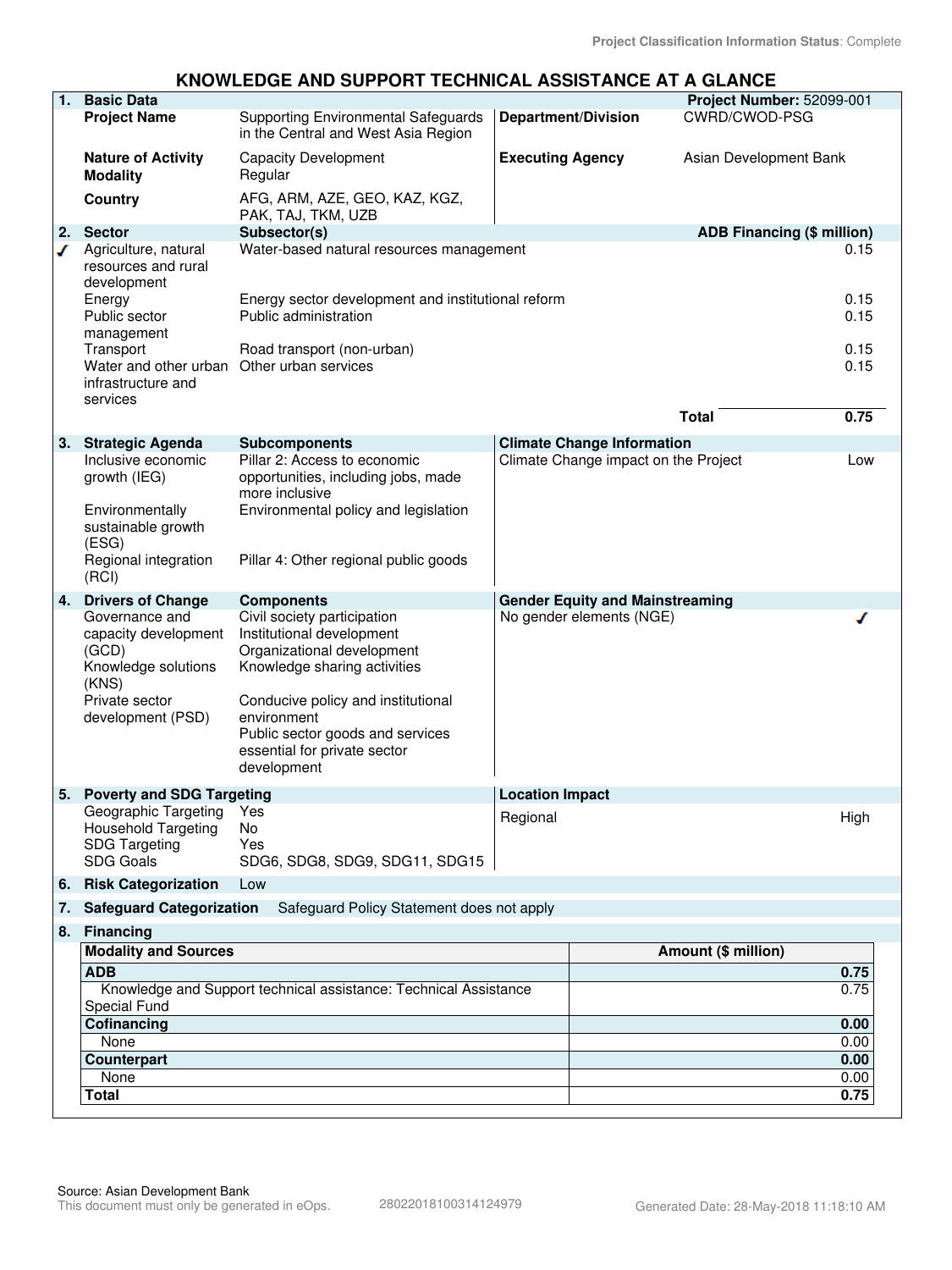## **I. INTRODUCTION**

1. This knowledge and support technical assistance (TA) project will foster more effective infrastructure development by improving the environmental safeguards performance of developing member countries (DMCs) in Central and West Asia. This will be accomplished by (i) engaging and deploying international consultants<sup>[1](#page-4-0)</sup> and national consultants to strengthen projects with respect to safeguards compliance; (ii) building on knowledge products and relationships developed under TA 7548-REG: Improving the Implementation of Environmental Safeguards in Central and West Asia<sup>[2](#page-4-1)</sup> and TA 8663-REG Sustainable Environmental Management of Projects in Central and West Asia<sup>[3](#page-4-2)</sup> to further promote country ownership of sound and efficient safeguards practices in projects financed by the ADB; (iii) identifying gaps between local practice and ADB policy, and developing a strategy to bridge these gaps in a timely manner on a project-by-project basis; (iv) providing specialist technical input from international consultants during project preparation and/or implementation, where assessment gaps or potential non-compliance issues are identified; and (v) providing capacity building, primarily in the form of on-the-job training (OJT), to increase governments' understanding of how to apply environment and social safeguards.

2. This TA will aid DMCs in Central and West Asia in meeting their sustainable development goals, and the TA is on the management-approved TA priority list for ADB's Central and West Asia Department (CWRD) for processing in 2018.<sup>[4](#page-4-3)</sup>

## **II. ISSUES**

3. Proper environmental safeguard management during project processing and implementation ensures that development projects are implemented in an environmentally sustainable manner. ADB recognizes the critical role that project executing agencies and implementing agencies play in successful environmental safeguard management. Through TA 7548 and TA 8663, ADB has provided technical assistance to strengthen the environmental safeguard capacity of executing and implementing agencies for ADB-funded projects in Central and West Asia. These TA projects have focused primarily on assessment improvements obtainable under existing laws in Central and West Asian countries, such as solving administrative bottlenecks, improving coordination, and providing technical guidance. The achievements of these TA projects have included the following:

- (i) Country assessment reports were completed in six participating DMCs (Armenia, Azerbaijan, Georgia, Kyrgyz Republic, Pakistan, and Tajikistan).
- (ii) Thirty-eight training workshops on good practice of environmental safeguards management and monitoring of environmental safeguards implementation were held in seven DMCs (Afghanistan, Armenia, Azerbaijan, Georgia, Kyrgyz Republic,

<span id="page-4-0"></span><sup>-</sup>1 International consultants with specific expertise in Asian Development Bank (ADB) safeguards application in countries within the Central and West Asia region.

<span id="page-4-1"></span><sup>&</sup>lt;sup>2</sup> ADB. 2010. Technical Assistance for Improving the Implementation of Environmental Safeguards in Central and West Asia. Manila (TA 7548-REG, for \$800,000, approved on 21 June 2010, with a revised completion date of 31 March 201, and additional funding of \$750,000 approved on 12 August 2013).

<span id="page-4-2"></span><sup>3</sup> ADB. 2014. Technical Assistance for Sustainable Environmental Management of Projects in Central and West Asia. Manila (TA 8663-REG, for \$1.5 million, approved on 10 June 2014, with a revised completion date of 31 December 2018, plus additional funding of \$750,000 approved on 23 February 2016, and additional funding of \$500,000 approved on 29 August 2017. As of 28 May 2018, the uncommitted amount is \$200,135 and the undisbursed amount is \$491,917).

<span id="page-4-3"></span><sup>4</sup> The TA will be financed and administered by ADB and will include no DMC government activities, financing, or counterpart support. A no-objection letter will be issued informing DMCs of the proposed TA activities prior to implementation. The TA first appeared in the business opportunities section of ADB's website on 30 March 2018.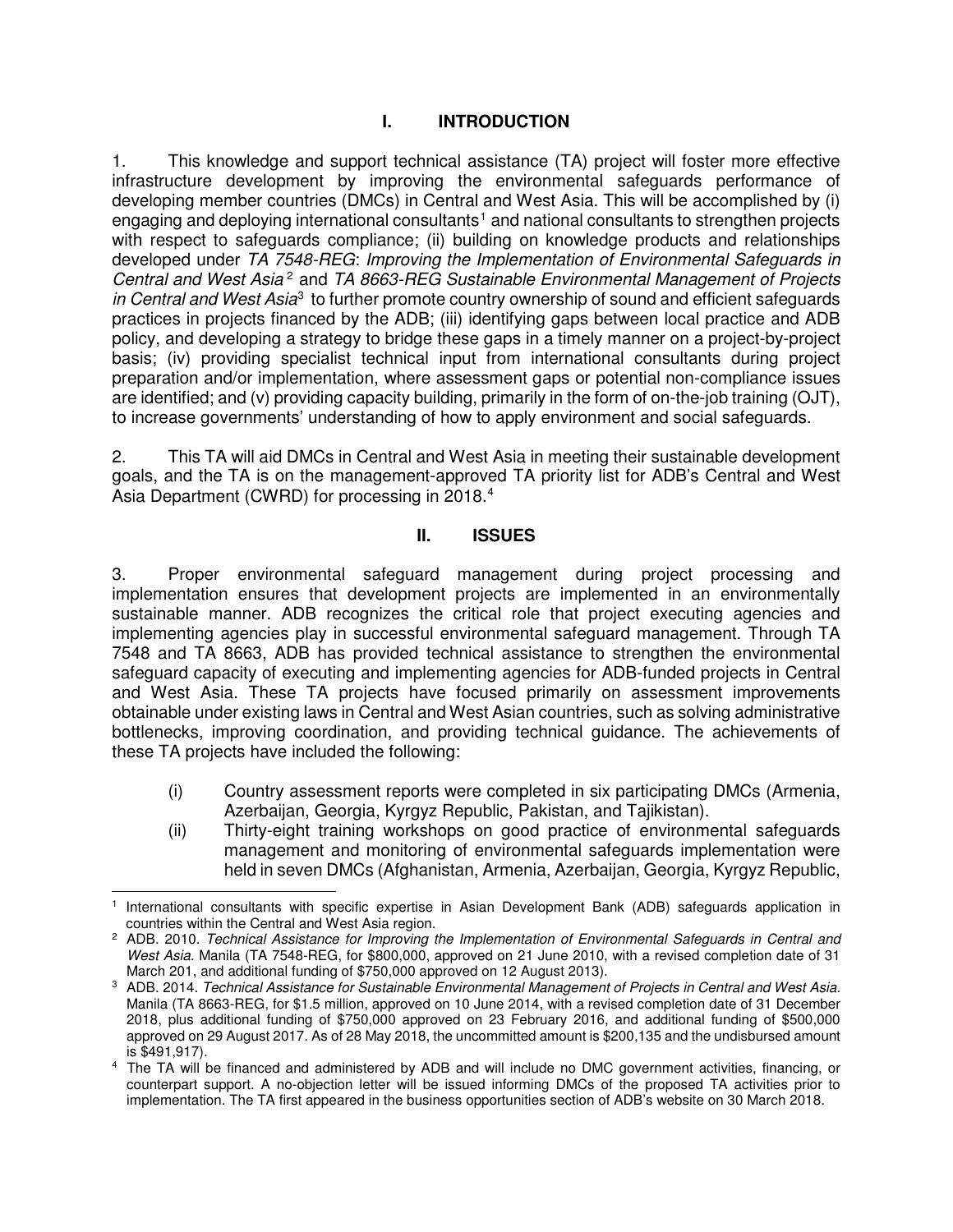Pakistan, and Tajikistan); in addition, four subregional workshops were completed in Kyrgyz Republic, Georgia, and Pakistan (twice).

- (iii) A training manual on effective environmental management (Environmental Safeguard Information Kit) was prepared and printed in English and Russian to help executing and implementing agencies comply with ADB's Safeguard Policy Statement (2009) during project processing, and in 2018, an Environmental Safeguards Monitoring Manual was provided to executing and implementing agencies through TA 8663.
- (iv) A network of trainers and a pool of third party auditors were established to conduct on-the-job training and also to audit environmental management and monitoring reports for implementing agency staff, their consultants, and contractors.
- (v) The TA consultants assisted project teams and borrowers in addressing complaints elevated to ADB's Accountability Mechanism through the Office of the Compliance Panel Review or Office of the Special Project Facilitator.
- (vi) OJT has proved to be the most effective component of TA 7548 and TA 8663. Both TA projects assisted key stakeholders with improving project preparation and delivering timely environment assessments in Armenia, Azerbaijan, Georgia, Kyrgyz Republic, Pakistan, Tajikistan, and Uzbekistan. Since February 2016, support for project processing and project administration through OJT has been the primary focus of the TA 8663.

4. While TA 7548 and TA 8663 were successfully implemented, further work needs to be done to improve project environmental standards in the DMCs of Central and West Asia. During project processing, projects require better scoping of initial environmental examinations and environmental impact assessments to ensure that impacts are properly addressed. Executing and implementing agencies must have a better understanding of international standards and the environmental impact assessment process. This is particularly relevant given the public's growing awareness of safeguards. Support through training and workshops is essential, especially for projects that experience heavy staff turnover within the executing and implementing agencies.

5. One issue highlighted in 2017 under the TA 8663 was the inability of ADB, executing agencies, or implementing agencies to rapidly undertake technical studies, either during processing or implementation, where existing environmental assessments were identified as lacking. This inability to quickly commission studies in CWRD projects caused considerable project delays, and financing for such studies was a regular problem. To address this, the TA will include a technical studies facility whereby specialist studies can be commissioned at short notice, enabling project processing and implementation to continue with minimal disruption. The TA design and monitoring framework is in Appendix 1.

# **III. THE TECHNICAL ASSISTANCE**

# **A. Impact and Outcome**

6. As outlined above, the TA 8663 which is coming to an end, is working well and provides a valuable service to DMCs during the processing and implementation of projects. ADB staff and executing and implementing agencies during project missions agreed on the relevance of these previous TA projects and the need for the extension of the most useful components, which included: (i) deployment of consultants in DMCs to support project processing and implementation through OJT; (ii) workshops for executing and implementing agencies; (iii) dissemination of best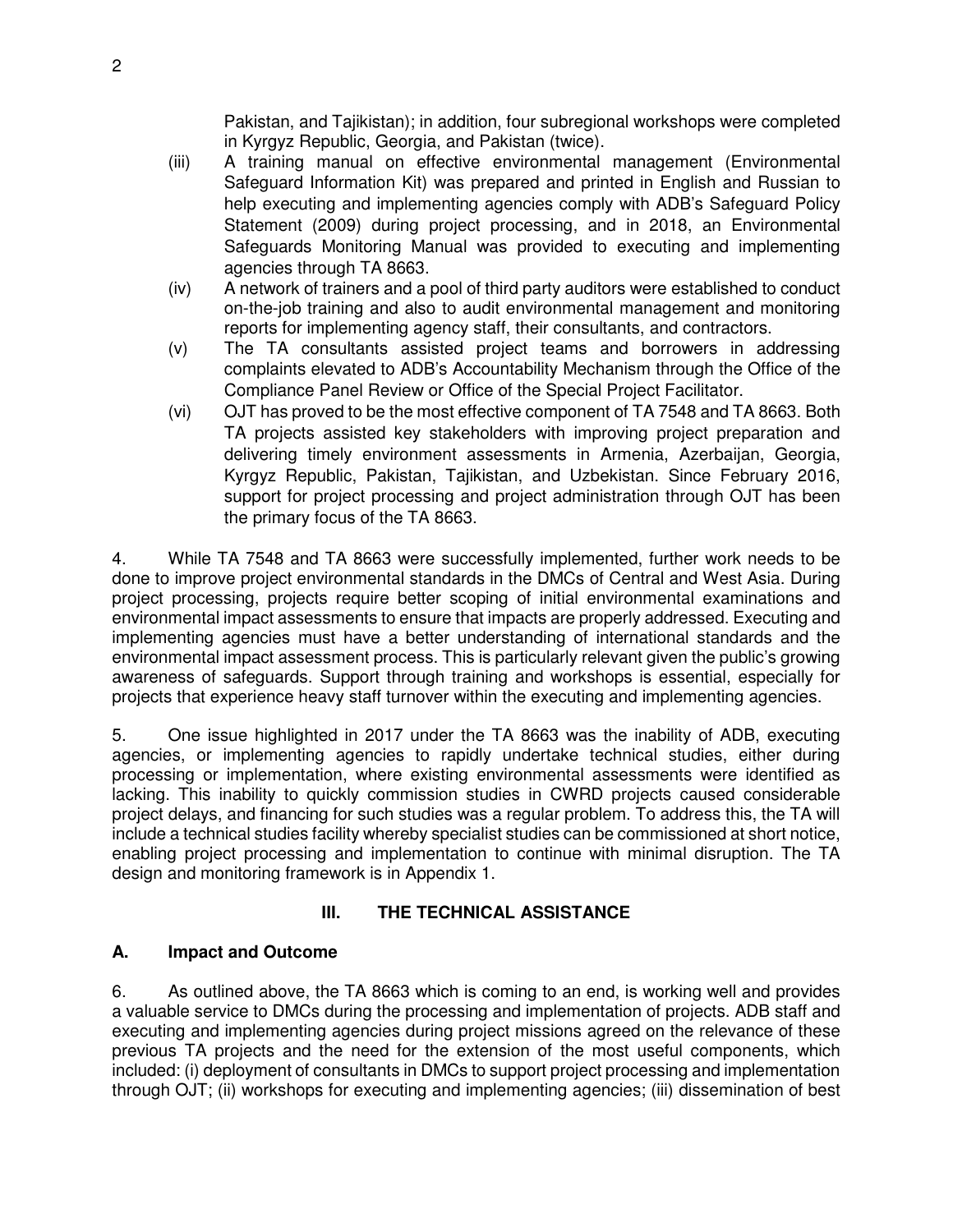practices and updates of ADB procedures; and (iv) provision of technical studies assistance for problem solving.

7. The new TA will continue to foster coordination among national environmental stakeholders, build and/or maintain stakeholder networks, and promote better understanding of safeguards implementation within DMCs. The TA will also help ADB staff develop internal guidance notes on key environmental issues such as noise, air quality, and health and safety.

8. In summary, the TA is aligned with the following impact: effective infrastructure development that is compliant with ADB's Safeguard Policy Statement promoted in Central and West Asia. The TA will have the following outcome: quality of safeguard documents and safeguard implementation in the CWRD portfolio improved.

## **B. Outputs, Methods, and Activities**

9. **Output 1: Quality and timeliness of environmental impact assessments and initial environmental examinations improved.** Executing and implementing agencies will be supported by TA consultants during project processing, providing OJT and advice to improve project screening and scoping, improve the quality of environmental assessments, and consequently reduce the number of reviews and time required for approval.

10. **Output 2: Quality and timeliness of environmental monitoring reports improved.** Executing and implementing agencies will be supported by TA consultants during project implementation, providing OJT to help improve the quality of monitoring reports, reduce the number of reviews prior to approval, and improve the speed at which reports are produced.

11. **Output 3: Executing agency performance on environmental management showcased.** TA consultants will support executing and implementing agencies in developing case studies to share as knowledge products where environmental performance has been exemplary, or where particular problems have been identified. TA consultants will also maintain environmental stakeholder networks in DMCs and support ADB staff in developing guidance notes on key environmental issues. Case studies and knowledge products will be shared internally within ADB and, where appropriate, will be disclosed publicly (with government approval).

## **C. Cost and Financing**

12. The TA is estimated to cost \$750,000, which will be financed on a grant basis by ADB's Technical Assistance Special Fund (TASF-other sources). The key expenditure items are listed in Appendix 2.

13. There will be no government counterpart support for this TA, which will be fully administered and financed by ADB.

## **D. Implementation Arrangements**

14. ADB will administer the TA. The Portfolio, Results, Safeguards, and Gender (PSG) Unit in ADB's Central and West Asia Department will implement the TA in coordination with CWRD's resident missions and sector divisions. The PSG Unit will select, supervise, and evaluate consultants in accordance with ADB's Procurement Policy (2017, as amended from time to time) and its associated project administration instructions and/or staff instructions. Resident missions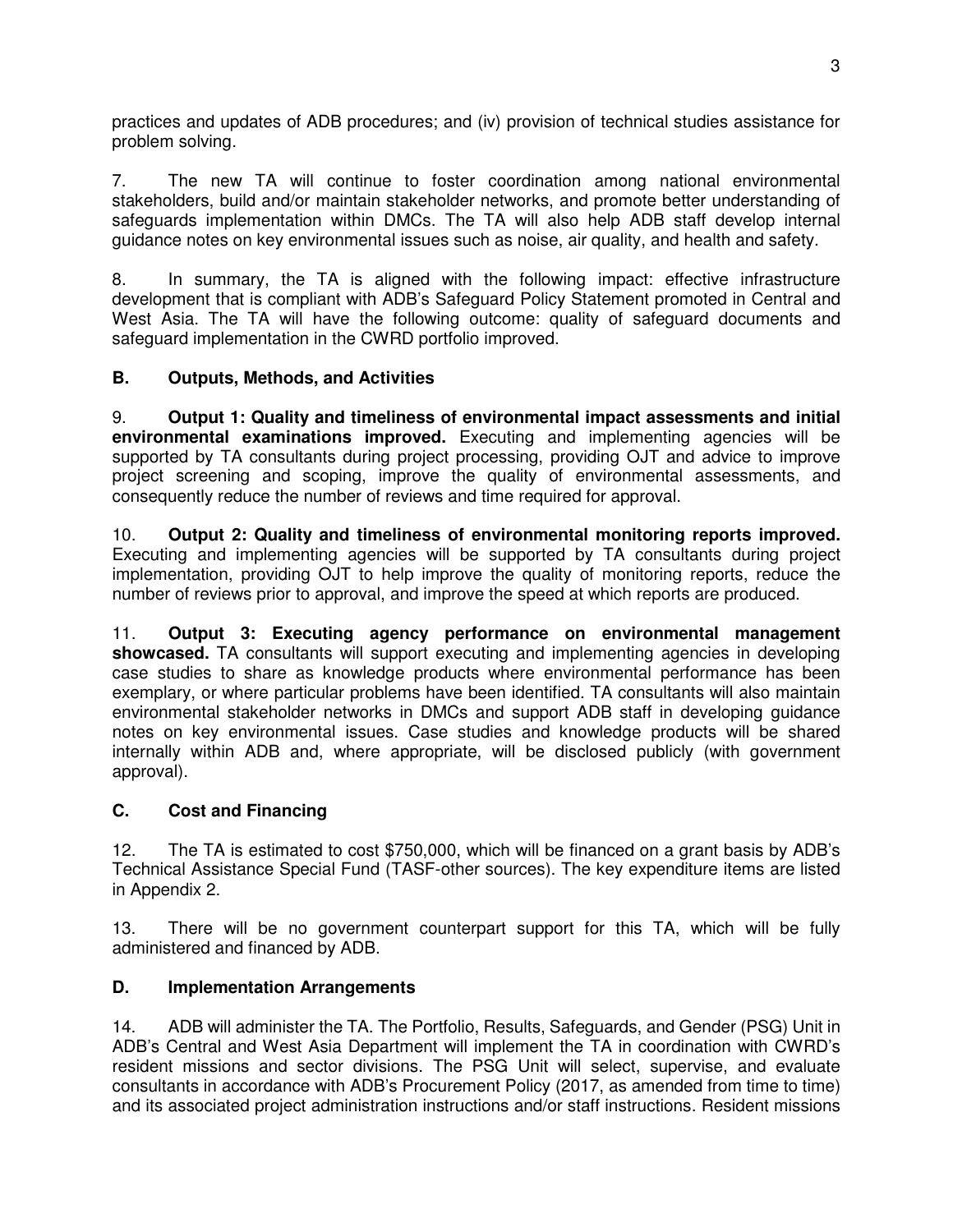will provide country support for TA activities, including provision of work space for consultants and assistance in planning meetings, workshops, and training activities.

15. The TA will be implemented in three phases of 18 months each, considering the budget constraints and better matching between TA fund availability. The first phase, with a budget of \$750,000, will start in July 2018 and will close in December 2019. CWRD may increase the TA amount later, subject to fund availability.

16. The indicative implementation arrangements are summarized in the following table.

| <u>IIIIpielileittation Anangelileitt</u>                                                |                                                                          |                                                             |                        |  |  |
|-----------------------------------------------------------------------------------------|--------------------------------------------------------------------------|-------------------------------------------------------------|------------------------|--|--|
| <b>Aspects</b>                                                                          | Arrangements                                                             |                                                             |                        |  |  |
| Indicative implementation                                                               | July 2018-December 2019 (Phase 1) <sup>1</sup>                           |                                                             |                        |  |  |
| period                                                                                  |                                                                          |                                                             |                        |  |  |
| Executing agency                                                                        | Asian Development Bank                                                   |                                                             |                        |  |  |
| Consultants                                                                             | To be selected and engaged by ADB                                        |                                                             |                        |  |  |
|                                                                                         | Individual consultants                                                   | 84 person-months                                            | \$430,000 <sup>2</sup> |  |  |
|                                                                                         | selection                                                                | National environmental                                      |                        |  |  |
|                                                                                         |                                                                          | safeguards consultant(s)                                    |                        |  |  |
|                                                                                         | Individual consultants                                                   | 18 person-months                                            | \$250,000 <sup>2</sup> |  |  |
|                                                                                         | selection                                                                | International environmental                                 |                        |  |  |
|                                                                                         |                                                                          | safeguards consultant(s)                                    |                        |  |  |
|                                                                                         | Individual consultants                                                   | 2 person-months                                             | \$50,000 <sup>2</sup>  |  |  |
|                                                                                         | selection                                                                | International consultant                                    |                        |  |  |
|                                                                                         |                                                                          | (technical studies)                                         |                        |  |  |
| All goods to be procured by consultants. All procurement will be carried<br>Procurement |                                                                          |                                                             |                        |  |  |
|                                                                                         | out in accordance with ADB's Procurement Policy (2017, as amended        |                                                             |                        |  |  |
|                                                                                         | from time to time). All goods purchased will be turned over to ADB after |                                                             |                        |  |  |
| completion of the TA.                                                                   |                                                                          |                                                             |                        |  |  |
|                                                                                         | Shopping Method                                                          | Number of contracts to be                                   | \$3,000                |  |  |
|                                                                                         |                                                                          | confirmed                                                   |                        |  |  |
| Disbursement                                                                            | The TA resources will be disbursed following ADB's Technical Assistance  |                                                             |                        |  |  |
|                                                                                         |                                                                          | Disbursement Handbook (2010, as amended from time to time). |                        |  |  |

## **Implementation Arrangements**

<sup>1</sup> The TA is planned to be implemented in three phases of 18 months each.

<sup>2</sup> Includes remuneration, per diem and out-of-pocket expenses.

Source(s): Asian Development Bank.

17. **Consulting services.** ADB will engage the consultants following ADB's Procurement Policy and its associated project administration instructions and/or staff instructions. Field activities will be carried out using a mix of international and national consultants to be selected based on criteria including (i) existing country portfolios, (ii) upcoming country project pipeline, and (iii) availability of qualified consultants with relevant in-country experience. The consultants will be based at resident missions and national consultants may be required to operate in more than one DMC as needed. $5$ 

18. A technical studies assistance allowance is included in the TA. This will allow for experienced international consultants to be engaged on an intermittent basis during project preparation and implementation to assist executing and implementing agencies in a trouble shooting capacity. Inputs that these experts will provide might include giving detailed advice, completing key environment assessment studies, or helping project teams address complaints or assessment gaps identified during implementation.

<span id="page-7-0"></span><sup>-</sup><sup>5</sup> Terms of Reference for Consultants (accessible from the list of linked documents in Appendix 3).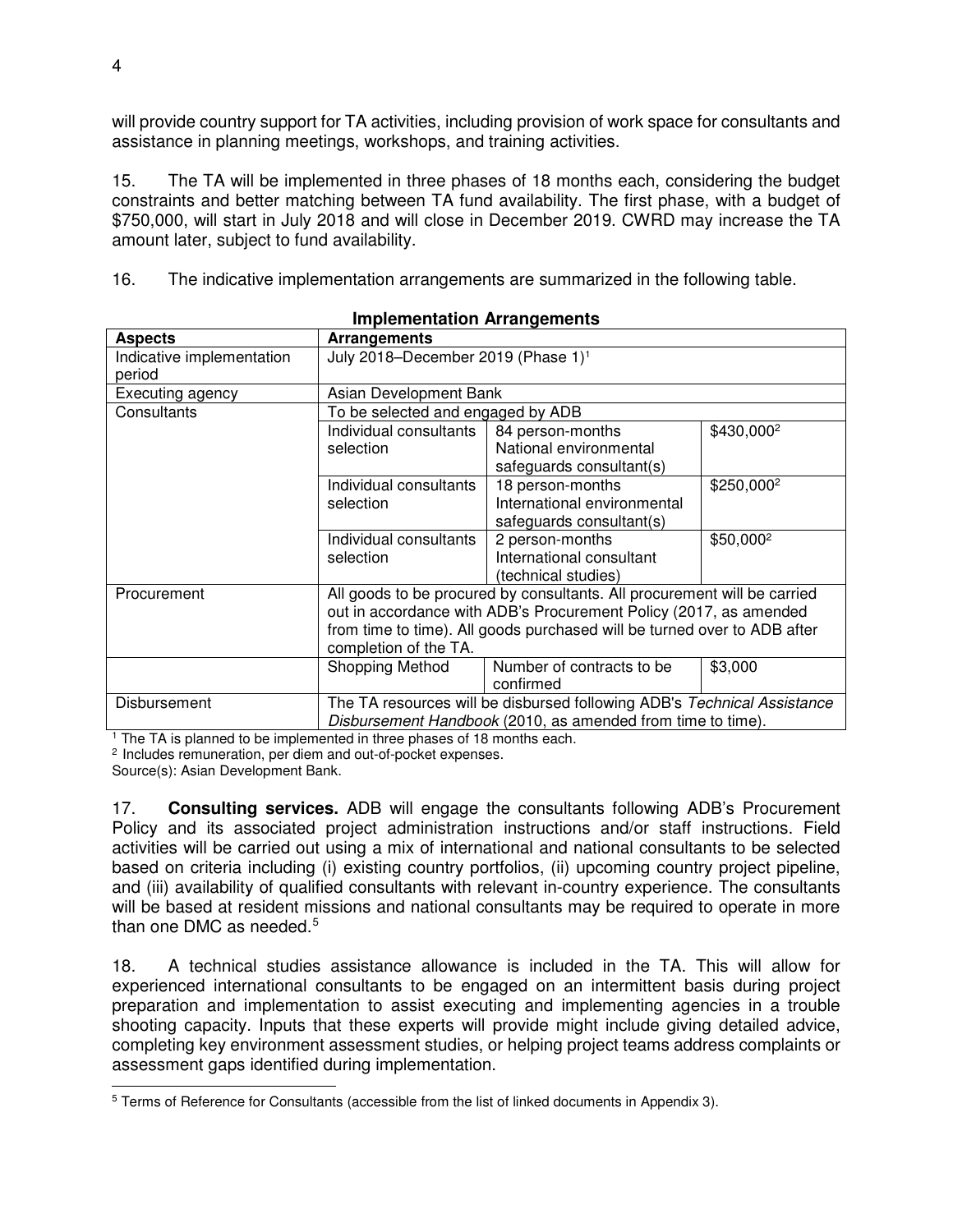19. In addition, ADB will ask technical studies assistance experts to provide OJT training and capacity-building support to executing and implementing agency staff on the application of international best practices for current and future projects.

## **IV. THE PRESIDENT'S DECISION**

20. The President, acting under the authority delegated by the Board, has approved the provision of technical assistance not exceeding the equivalent of \$750,000 on a grant basis for Supporting Environmental Safeguards in the Central and West Asia Region, and hereby reports this action to the Board.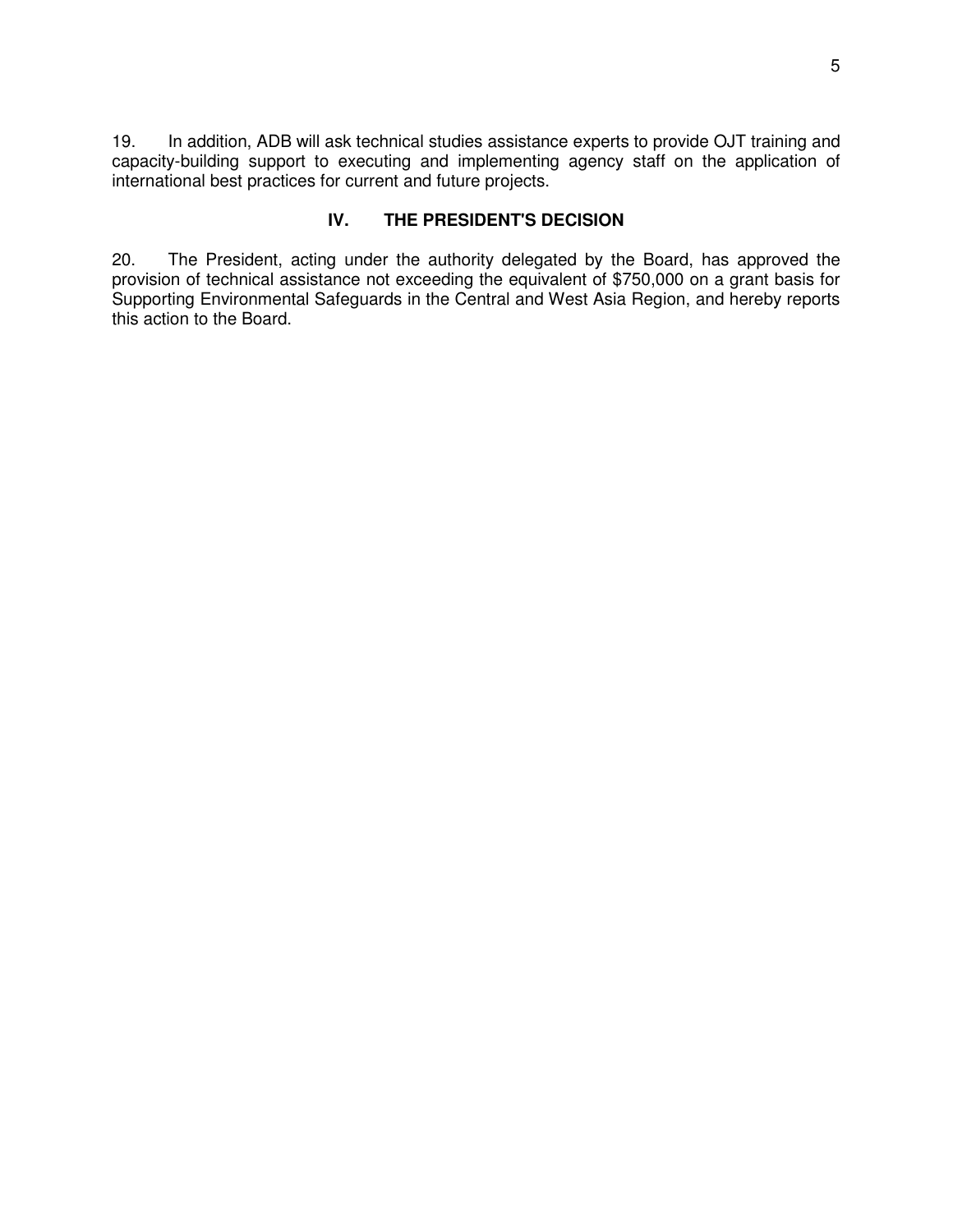# **DESIGN AND MONITORING FRAMEWORK**

| Impacts the TA is Aligned with<br>Effective infrastructure development compliant with ADB's Safeguard Policy Statement promoted in the<br>Central and West Asia |                                                                                                                                                                         |                                                                                             |                                                                                                                      |  |
|-----------------------------------------------------------------------------------------------------------------------------------------------------------------|-------------------------------------------------------------------------------------------------------------------------------------------------------------------------|---------------------------------------------------------------------------------------------|----------------------------------------------------------------------------------------------------------------------|--|
| <b>Performance Indicators with</b><br><b>Data Sources and</b>                                                                                                   |                                                                                                                                                                         |                                                                                             |                                                                                                                      |  |
| <b>Results Chain</b>                                                                                                                                            | <b>Targets and Baselines</b>                                                                                                                                            | <b>Reporting Mechanisms</b>                                                                 | <b>Risks</b>                                                                                                         |  |
| <b>Outcome</b><br>Quality of<br>safeguard<br>documents and                                                                                                      | By 2019:<br>a. 100% of EIAs and IEEs fully<br>endorsed and disclosed prior to the<br>SRM or MRM (2017 Baseline:                                                         | a. ADB website<br>(disclosure).<br>b. Chief compliance                                      | Change in<br>leadership at<br>the<br>participating<br>executing<br>agencies, or<br>high turnover in<br>staff; Change |  |
| safeguard<br>implementation<br>in CWRD<br>portfolio<br>improved.                                                                                                | 80%).<br>b. 100% of projects rated as fully<br>compliant during country safeguard<br>review (2017 Baseline: 70%).                                                       | officer's annual review<br>report of SPS<br>compliance; CWRD<br>monitoring sheets.          |                                                                                                                      |  |
|                                                                                                                                                                 | c. Number of complaints submitted<br>and accepted to the Accountability<br>Mechanism reduced to less than 3<br>per year (2017 Baseline: 6).                             | c. ADB Accountability<br>Mechanism Annual<br><b>Report and Complaints</b><br>Registry.      | in political<br>direction.                                                                                           |  |
| <b>Outputs</b><br>1. Quality and<br>timeliness of<br>EIAs and IEEs<br>improved.                                                                                 | By 2019:<br>1a. At least 30% of EIAs and IEEs<br>submitted to ADB needing only<br>single round of review by ADB staff<br>prior to approval (2017 Baseline:<br>$<5\%$ ). | 1a. ADB website<br>(disclosure).                                                            | Prolonged<br>decision-<br>making<br>process at<br>EAs; Change in                                                     |  |
|                                                                                                                                                                 | 1b. 90% of projects without<br>fundamental comments raised by<br>SDES during peer review or RRP<br>circulation (2017 Baseline: 70%).                                    | 1b. ADB website<br>(disclosure).                                                            | project scope<br>with limited<br>time and/or<br>budget for<br>updating                                               |  |
| 2. Quality and<br>timeliness of<br>environmental<br>monitoring                                                                                                  | 2a. 90% of EMRs received only one<br>round of ADB review before<br>approval and disclosure (2017<br>Baseline: 70%).                                                     | 2a-c. ADB website<br>(disclosure); chief<br>compliance officer's<br>annual review report of | environment<br>documents;<br>Inclusion of<br>unassessed                                                              |  |
| reports<br>improved.                                                                                                                                            | 2b. At least 85% of EMRs submitted<br>on-time, e.g., within 1 month (2017<br>Baseline: 65%).                                                                            | SPS compliance.                                                                             | infrastructure<br>during<br>implementation                                                                           |  |
|                                                                                                                                                                 | 2c. 100% disclosure of EMRs<br>maintained (2017 Baseline: 100%).                                                                                                        |                                                                                             |                                                                                                                      |  |
| 3. Executing<br>agency<br>performance on                                                                                                                        | 3a. At least two case studies<br>developed as knowledge products<br>and published (2017 Baseline: 0).                                                                   | 3a. ADB approved case<br>studies; ADB website.                                              |                                                                                                                      |  |
| environmental<br>management<br>showcased.                                                                                                                       | 3b. Environmental stakeholder's<br>network maintained in DMCs (2017<br>Baseline: N/A).                                                                                  | 3b. N/A                                                                                     |                                                                                                                      |  |
|                                                                                                                                                                 | 3c. At least two guidance notes on<br>key environmental issues<br>developed and distributed to<br>operational departments in CWRD<br>(2017 Baseline: 0).                | 3c. ADB internal memo.                                                                      |                                                                                                                      |  |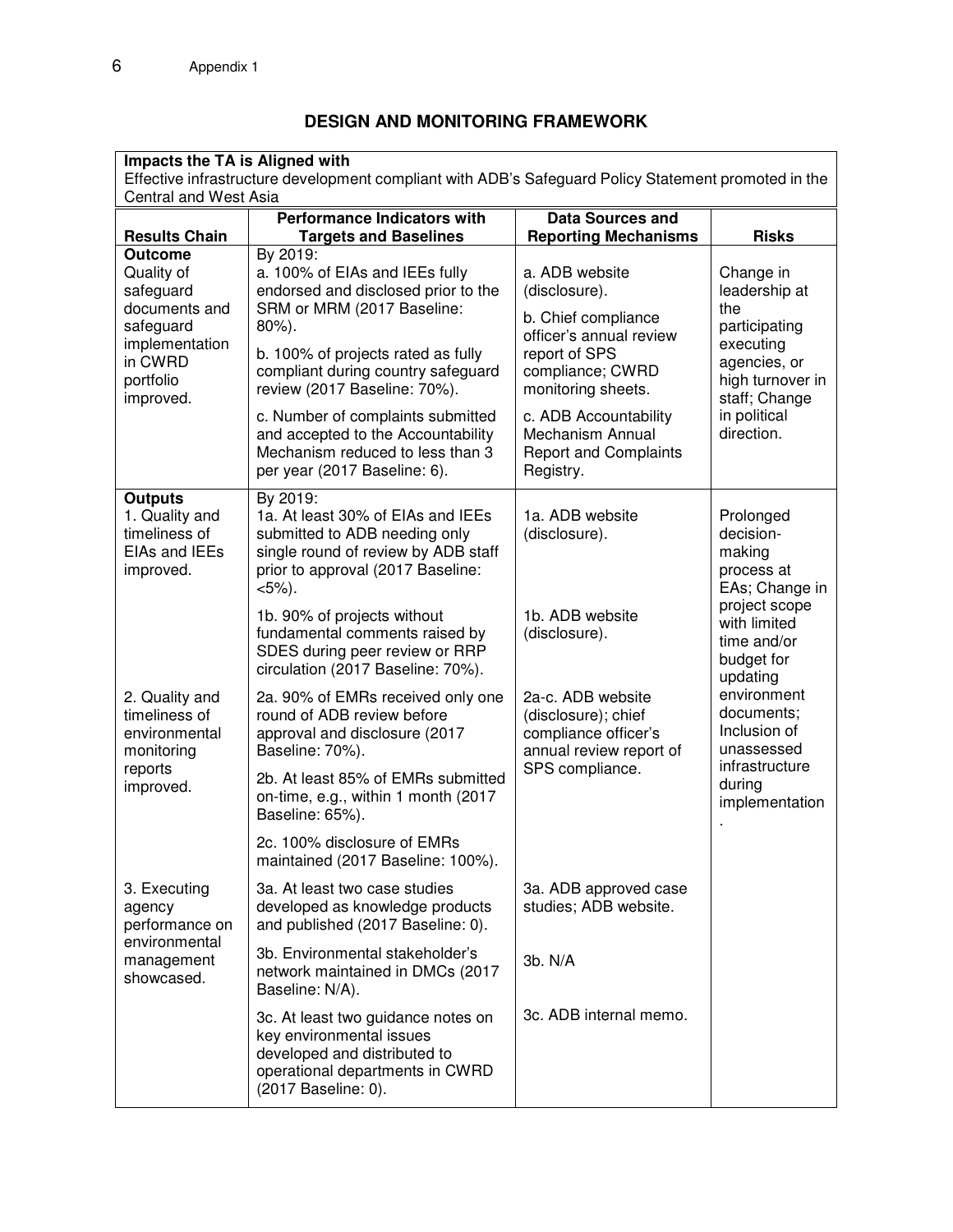#### **Key Activities with Milestones**

- **1. Quality and timeliness of environmental impact assessments and initial environmental examinations improved**
- 1.1 Engage international and national environmental consultants at start of TA project to continue on from the existing TA 8663 (Q3, 2018).
- 1.2 Contribute to EA's EIA and IEE preparation, ensuring studies are scoped correctly, baseline data is collected correctly, and impact assessments use correct standards and are appropriate to the scale of the project (entire life of TA).
- 1.3 Undertake pre-review of EIAs and IEEs before submission to ADB and help PIU and/or consultants in addressing ADB comments within the review process (entire life of TA).
- 1.4 Assist EAs and IAs in liaising with national authorities for environmental approvals and permits and ensuring that all projects are in compliance with national legislation and ADB standards (entire life of TA).
- 1.5 Conduct workshops and OJT and capacity building on IEE and EIA preparation as needed throughout the TA (entire life of TA).
- 1.6 Training to also focus on key personnel in EA and IA who can continue to provide internal training without support from ADB using a "train the trainer" approach.

#### **2. Quality and timeliness of environmental monitoring reports improved**

- 2.1 Engage international and national environmental consultant at start of TA project to continue on from the existing TA 8663 (Q3, 2018).
- 2.2 Evaluate the success of monitoring manual training already conducted under TA 8663 in Q2 2018, and develop a training plan for the new TA in phase 1 and moving into phase 2 and 3. (Q4, 2018)
- 2.3 Establish regular meeting schedule with PMUs and introduce tracking system so that issues can be regularly monitored and discussed (Q4, 2018).
- 2.4 Identify key knowledge gaps in PIUs, develop a knowledge plan to plug these gaps, and conduct quarterly thematic training for PMUs and contractors on identified issues (Q4, 2018 onwards).
- 2.5 Conduct workshops and OJT and capacity building as needed on monitoring throughout the TA project (entire life of TA project).
- 2.6 Consultants to provide monthly project updates to country focal point for circulation to processing and implementation teams

#### **3. Executing agency performance on environmental management showcased**

- 3.1 Prepare biannual knowledge products based on field findings and Country Safeguards Review missions' results (Q4, 2018 until end of TA project).
- 3.2 Mobilize environmental stakeholders to regularly meet (Q3, 2018).
- 3.3 Develop and distribute internal guidance notes from SDES or operational departments on key environmental issues such as noise, air quality, and health and safety (Q4, 2018).

#### **TA Management Activities**

TA management will be ongoing throughout the life of the TA and will include monthly management of consultants through examination of tasks completed and approval of timesheets and expenses; management of contracts for technical studies on a needs basis (to conform to normal monthly management and invoicing and billing cycles); and conduct of annual TA reviews to monitor utilization of TA funds and progress on TA performance indicators, and to access consultants' performance.

#### **Inputs**

ADB: \$750,000

 $ADB = Asian Development Bank, CWRD = Central and West Asia Department, EA = executing agency, EIA =$ environmental impact assessment, EMR = environmental monitoring report, IA = implementing agency, IEE = initial environmental examination,  $OJT = on$ -the-job training,  $PIU = project$  implementation unit,  $PMU = project$  management unit, Q = quarter, RRP = report and recommendation of the President, SDES = Environment and Safeguards Division, SPS = Safeguard Policy Statement, TA = technical assistance. Source: Asian Development Bank.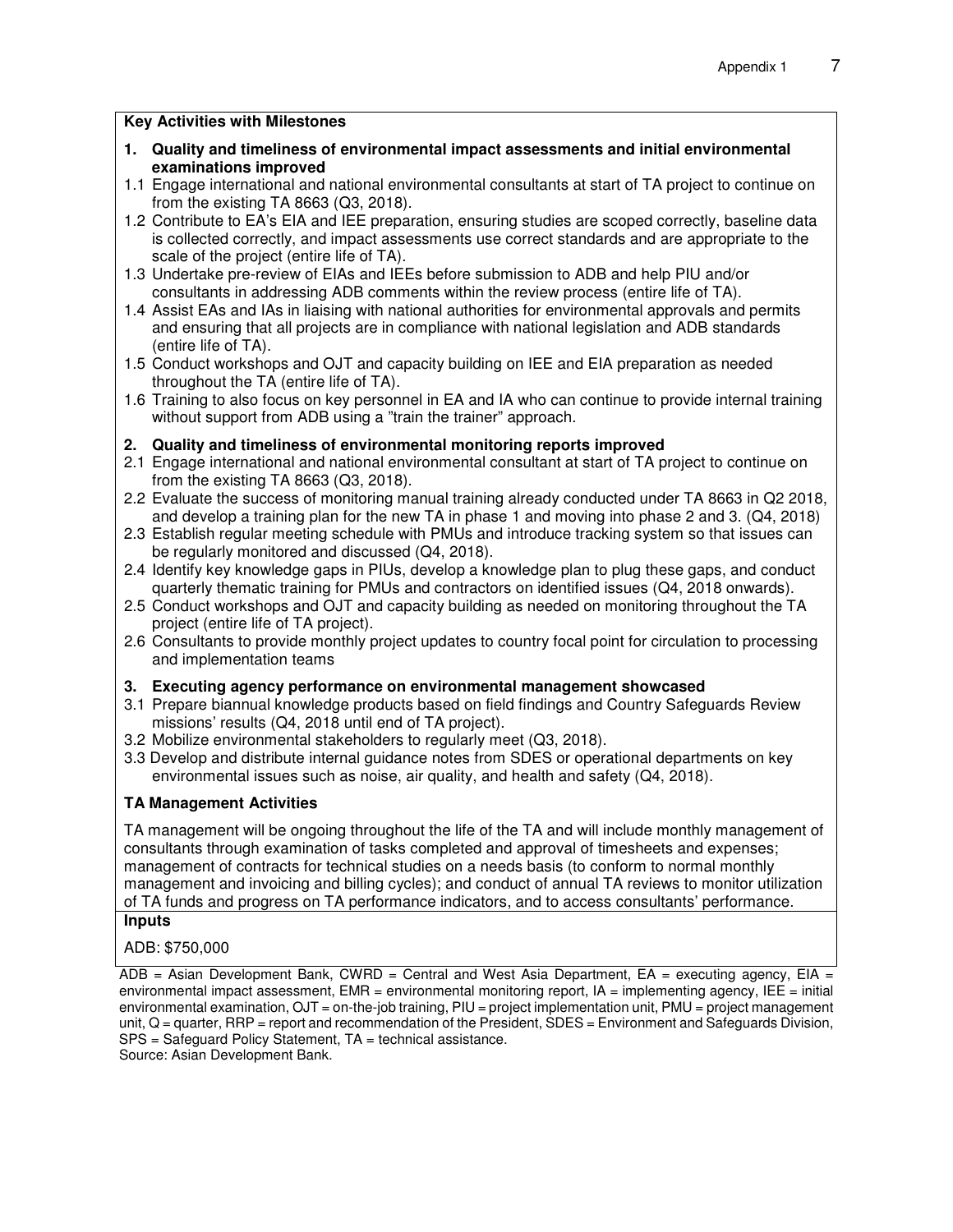## **COST ESTIMATES AND FINANCING PLAN**

| (000'\$،                                                         |        |
|------------------------------------------------------------------|--------|
| Item                                                             | Amount |
| Asian Development Bank <sup>a</sup>                              |        |
| 1. Consultants                                                   |        |
| a. Remuneration and per diem                                     |        |
| International consultants                                        | 230.0  |
| National consultants<br>Ш.                                       | 390.0  |
| b. Out-of-pocket expenditures                                    |        |
| International and local travel <sup>b</sup>                      | 49.0   |
| Reports and communications<br>ii.                                | 5.0    |
| iii. Miscellaneous administration and support costs <sup>c</sup> | 3.0    |
| iv. Goods (rental or purchase) $d$                               | 3.0    |
| v. Others (technical assistance studies) <sup>e</sup>            | 50.0   |
| 2. Training, seminars, and conferences <sup>f</sup>              | 10.0   |
| Contingencies<br>3.                                              | 10.0   |
| Total                                                            | 750.0  |

<sup>a</sup>Financed by ADB's Technical Assistance Special Fund (TASF-other sources).

**b** Travel may include international and regional travel for consultants, as approved by the team leader in accordance with project administration instruction 2.04 and 2.06.

<sup>c</sup> Includes translation or interpretation and office support costs that may be incurred.

<sup>d</sup> Equipment to measure noise/water/air standards may be purchased for use in conducting the technical assistance studies. The equipment will be turned over to ADB after completion of the TA project in accordance with project administration instruction 5.09.

<sup>e</sup> The technical assistance studies will be implemented by international consultants and will be utilized on a needs basis.

f Budget includes allowance for additional staff travel as resource persons, in accordance with the memorandum on Use of Bank Resources: Regional Technical Assistance and Technical Assistance vs. Internal Administrative Expenses Budget issued by the Budget, Personnel, and Management Systems Department and the Strategy and Policy Department on 26 June 2013. Use of TA resources for training, seminars, and conferences, in accordance with the memorandum on Hospitality, Conferences and Event Expenditures funded by ADB TAs issued by the Office of the Vice-President (Administration and Corporate Management) on 25 September 2017.

Source: Asian Development Bank Estimates.